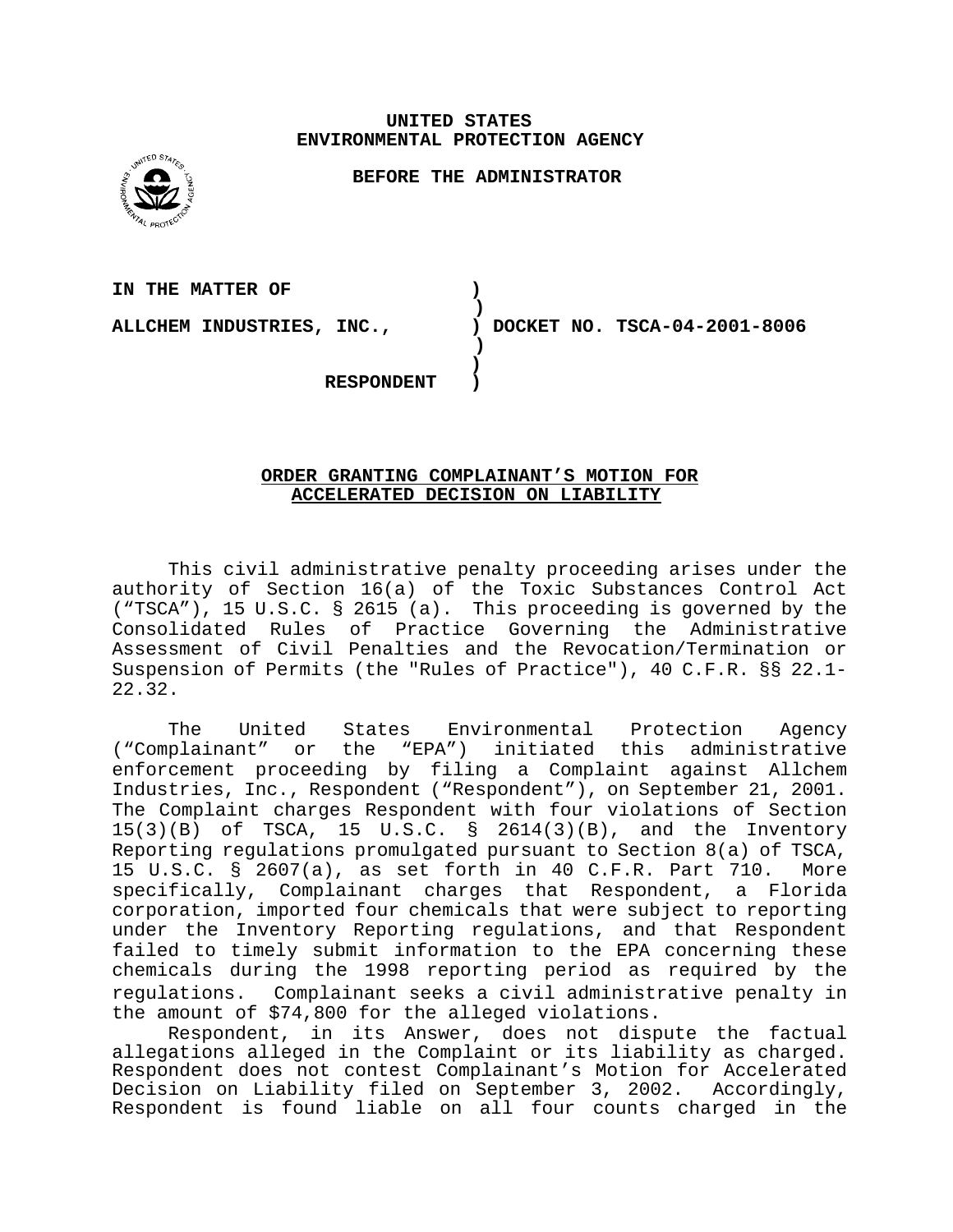Complaint, and Complainant's Motion for Accelerated Decision on Liability is **Granted**. See 40 C.F.R. §§ 22.15, 22.16(b), 22.20(a).

The file before me, however, is not as clear with regard to the issue of the penalty to be assessed in this matter. In Respondent's Answer, Respondent contested the proposed penalty, arguing that the penalty is excessive and unduly burdensome and that such penalty may be fatal to Respondent's ability to continue as a viable commercial enterprise. Thus, Respondent requested a hearing.

Later, in its prehearing exchange, Respondent claimed that it "is now virtually insolvent." As to its hearing request, Respondent stated:

> Given its current financial condition, Respondent does not intend to contest the Complaint in this proceeding on its merits. Respondent thus now withdraws the requests for a hearing and for an informal conference that it made in its Answer in this proceeding dated October 23, 2001.

Respondent further stated that it is now attempting to reach a settlement with Complainant as to the penalty amount in this matter.

The pleadings filed by Respondent indicate that although Respondent continues to contest the amount of the proposed penalty, it does not have the resources to defend itself at hearing, or does not want to expend its limited resources. Nonetheless, Respondent has withdrawn its request for a hearing.

The Rules of Practice do not explicitly address this type of scenario. However, Section 22.15(c) of the Rules of Practice provides that if the respondent does not request a hearing, the Administrative Law Judge ("ALJ") may hold a hearing if issues appropriate for adjudication are raised in the answer. Alternatively, an ALJ may adjudicate issues in dispute upon a review of a documentary record assembled by the parties, without taking any evidence at oral hearing. See In re Green Thumb Nursery, Inc., FIFRA Appeal No. 95-4a, 6 E.A.D. 782, 786-94 (EAB, Mar. 6, 1997). As such, an ALJ may still conduct an oral hearing without the respondent being present, or require the complainant to submit a documentary record to establish its prima facie case.

In this connection, I point out that Section 22.24(a) of the Rules of Practice places the burdens of presentation and persuasion on Complainant to prove that "the relief sought is appropriate." 40 C.F.R. § 22.24(a). Each matter of controversy is adjudicated under the preponderance of the evidence standard. 40 C.F.R. § 22.24(b).

In an attempt to resolve the penalty phase of this proceeding in a timely manner and to avoid having this matter languish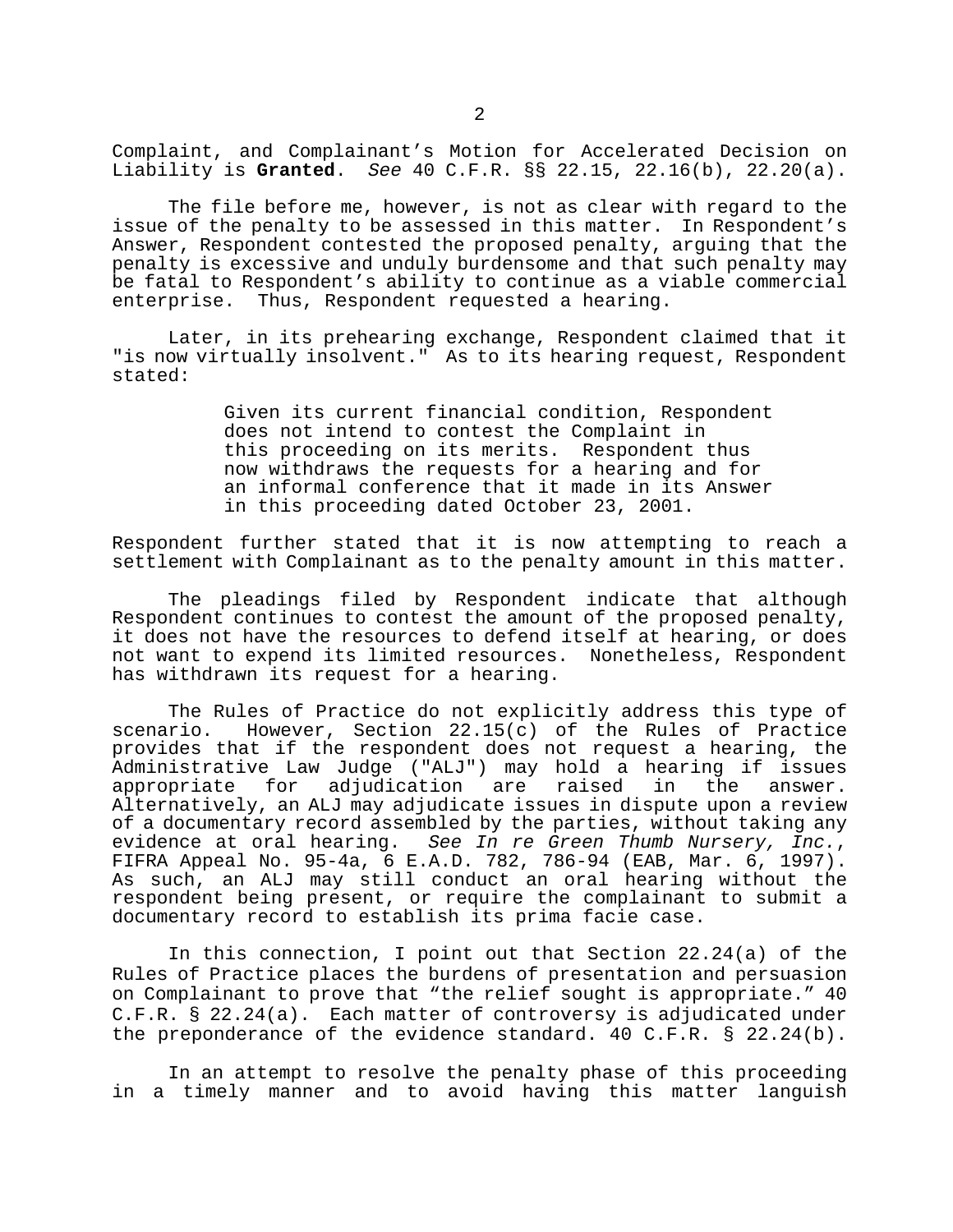indefinitely, Complainant is directed to hold another settlement conference with Respondent and to file a Status Report concerning the parties' settlement negotiations on or before **November 8, 2002**.

Barbara A. Gunning Administrative Law Judge

\_\_\_\_\_\_\_\_\_\_\_\_\_\_\_\_\_\_\_\_\_\_\_\_\_\_\_\_\_\_

Dated: October 3, 2002 Washington, DC